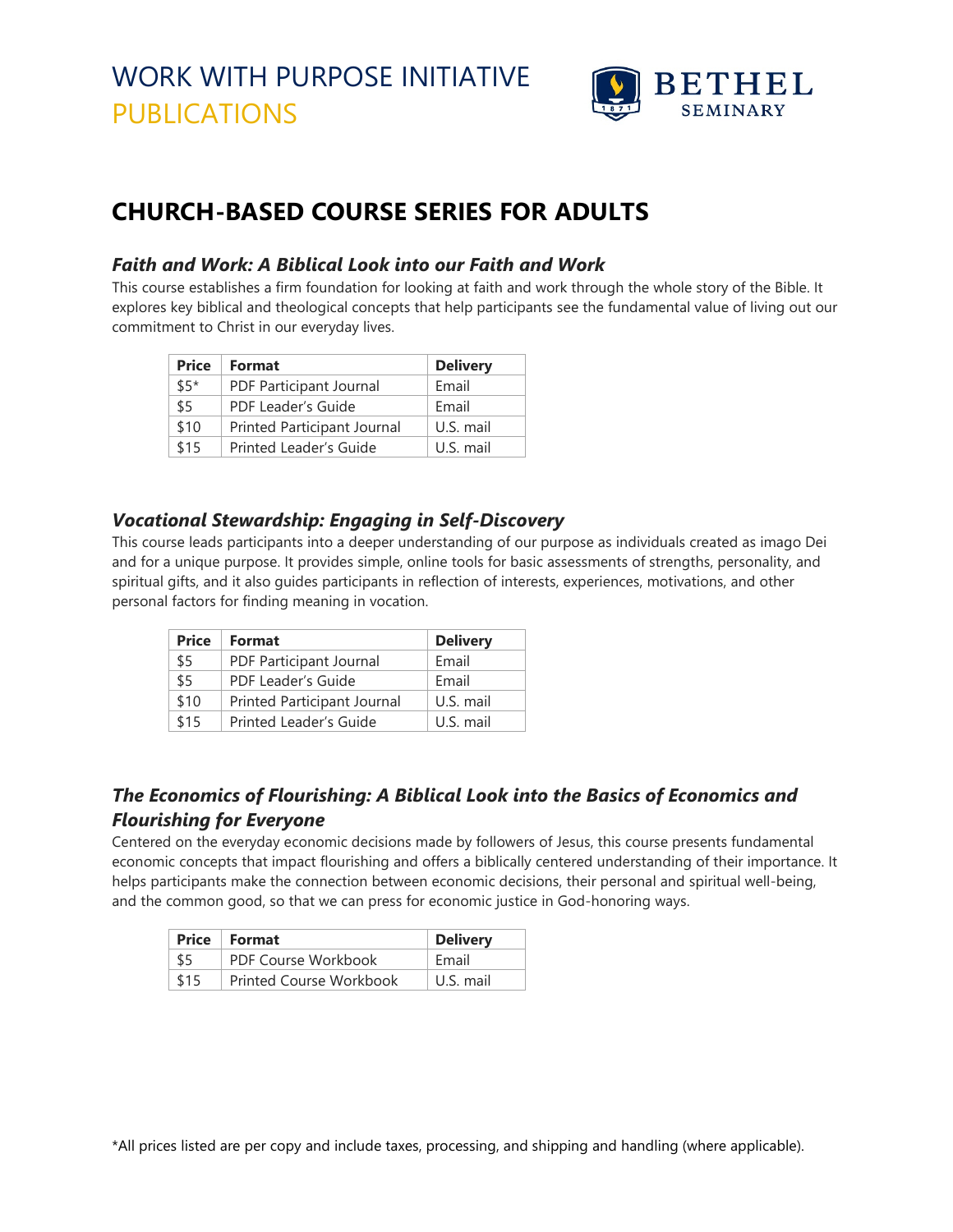

### *The Spirit's Work: An Everyday Guide for Opening to the Transforming Power of the Holy Spirit*

This course is designed to help us release ourselves to the transforming work of the Holy Spirit in our everyday lives. Through spiritual practices and Biblical theology, participants explore how the Holy Spirit renews our minds, changes our emotions, reorients our will, and guides our actions so we can better reflect God's image to the world.

| <b>Price</b> | Format                      | <b>Delivery</b> |
|--------------|-----------------------------|-----------------|
| \$5          | PDF Participant Journal     | Email           |
| \$5          | PDF Leader's Guide          | Email           |
| \$10         | Printed Participant Journal | U.S. mail       |
| \$15         | Printed Leader's Guide      | U.S. mail       |

### *Leading Whole-Life Discipleship: Exploring the Biblical Foundations Supporting Four Pastors' Stories of Whole-Life Discipleship Integration*

This four-session Bible study course contains real stories of pastors who have deepened their biblical and theological understanding of whole-life discipleship. Each pastor shares how he or she engaged with faith, work, and economic themes in the life of their congregations. The course is designed to create robust discussion among local church pastors and leadership teams as they seek to impact those they lead.

|      | Price   Format          | <b>Delivery</b> |
|------|-------------------------|-----------------|
| \$5  | PDF Course Workbook     | Fmail           |
| \$15 | Printed Course Workbook | U.S. mail       |

## **CHURCH-BASED COURSE FOR YOUTH**

#### *Vocational Stewardship for Youth: Lord, Do What You Want Through Me*

Modeled after the adult version but rewritten for high school participants, this course leads young people toward a basic understanding that their life's work is glorifying to God. It also helps them discern aspects about their unique self that can help guide the many choices they must make in their early adult years.

|      | <b>Price</b> Format            | <b>Delivery</b> |
|------|--------------------------------|-----------------|
| \$5  | PDF Course Workbook            | Fmail           |
| \$15 | <b>Printed Course Workbook</b> | U.S. mail       |